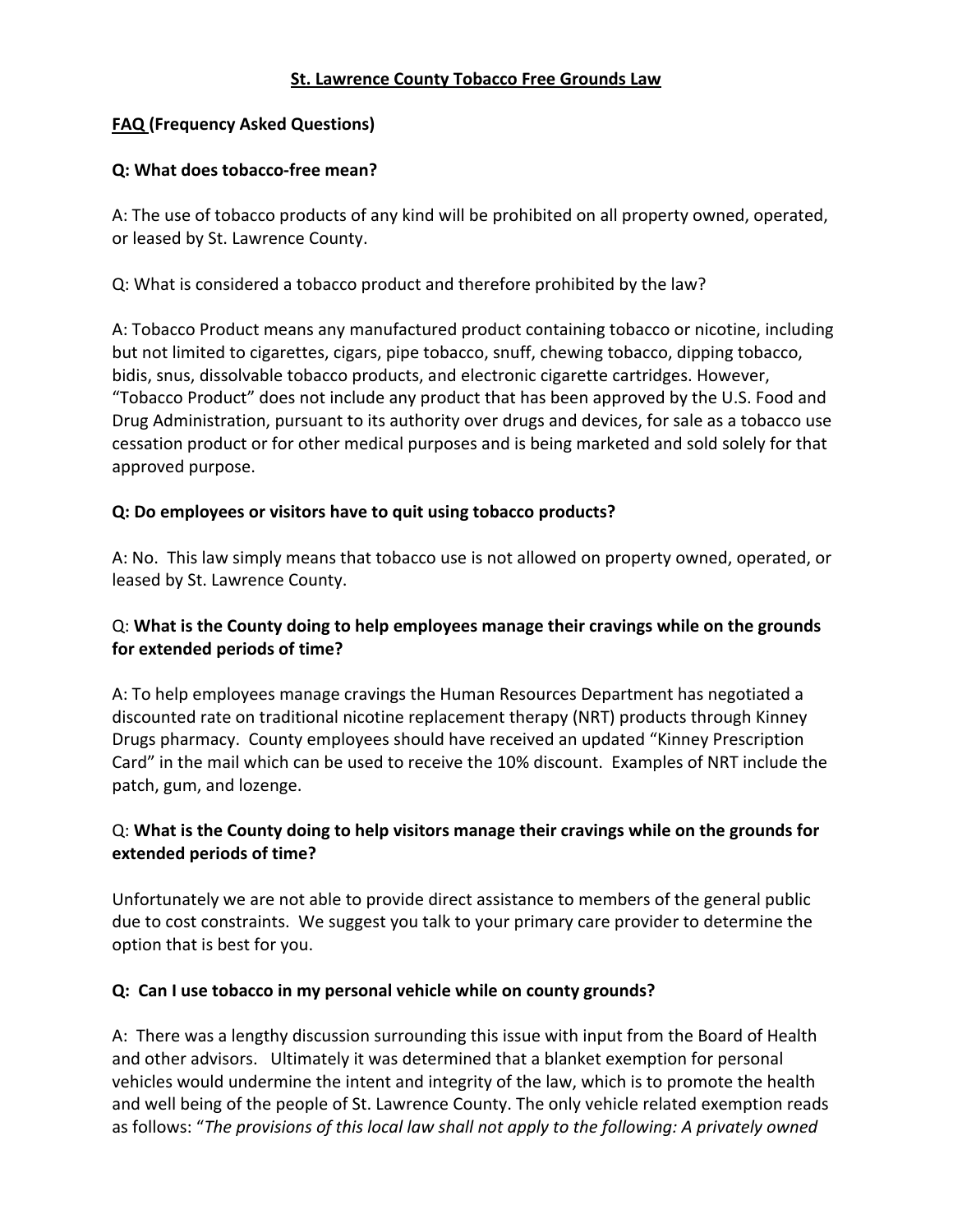*moving motor vehicle which is not engaged in county service and which is in the process of exiting or entering real property owned or leased by St. Lawrence County."*

## **Q: Are there other counties with tobacco-free grounds laws?**

A: Yes. There are nine other counties in NYS that have enacted similar laws. Those counties include: Cattaraugus, Clinton, Livingston, Madison, Oneida, Ontario, Schuyler, Seneca and Ulster.

## **Q: What is St. Lawrence County doing to help employees who want to quit using tobacco products?**

A: SLC offers a number of resources to help employees who want to quit using tobacco products. The county health plan describes the benefit as follows: "Prescription Drugs used for the purpose of smoking cessation are covered under the Plan subject to the prior authorization of their use. A course of treatment is available once a lifetime for covered enrollees and shall not exceed a 180 day supply of the prescription drug." Additionally, the Human Resources Department has negotiated a discounted rate on traditional nicotine replacement therapy (NRT) products through Kinney Drugs pharmacy. County employees should have received an updated "Kinney Prescription Card" in the mail which can be used to receive the 10% discount. Examples of NRT include the patch, gum, and lozenge. We will also be scheduling group tobacco cessation classes in the near future. If you have questions about resources please feel free to contact Ben Todd at [btodd@stlawco.org](mailto:btodd@stlawco.org) or 229-3432.

# **Q: I am interested in tobacco treatment resources, but I am not a SLC employee. What resources are available to me?**

A: SLC values the health and well-being of everyone who uses our facilities. If you use tobacco products and would like to quit, you should discuss options with your physician or other health care provider. A variety of resources to help stop using tobacco can be found at [http://www.nysmokefree.com/default.aspx.](http://www.nysmokefree.com/default.aspx) You may also contact any of the local hospitals to inquire about tobacco cessation programs. If you have questions about resources please feel free to contact Ben Todd at [btodd@stlawco.org](mailto:btodd@stlawco.org) or 229-3432.

### **Q: Why are e-cigarettes included in this law?**

A: There is still a great deal of research being done on the e-cigarette. At this point in time ecigarettes cannot be considered a safe alternative to other tobacco products. Additionally, these products have not been approved by the FDA as cessation tools.

### **Q: How will the tobacco-free law be enforced?**

A: It is our hope that the citizens of St. Lawrence County will recognize that all laws are in place for the good of the general public and will act accordingly. If there is consistent disregard for this law (or any county law) by an individual they may be subject to a public nuisance violation punishable by a fine of up to \$50- first offense, and \$100- second offense.